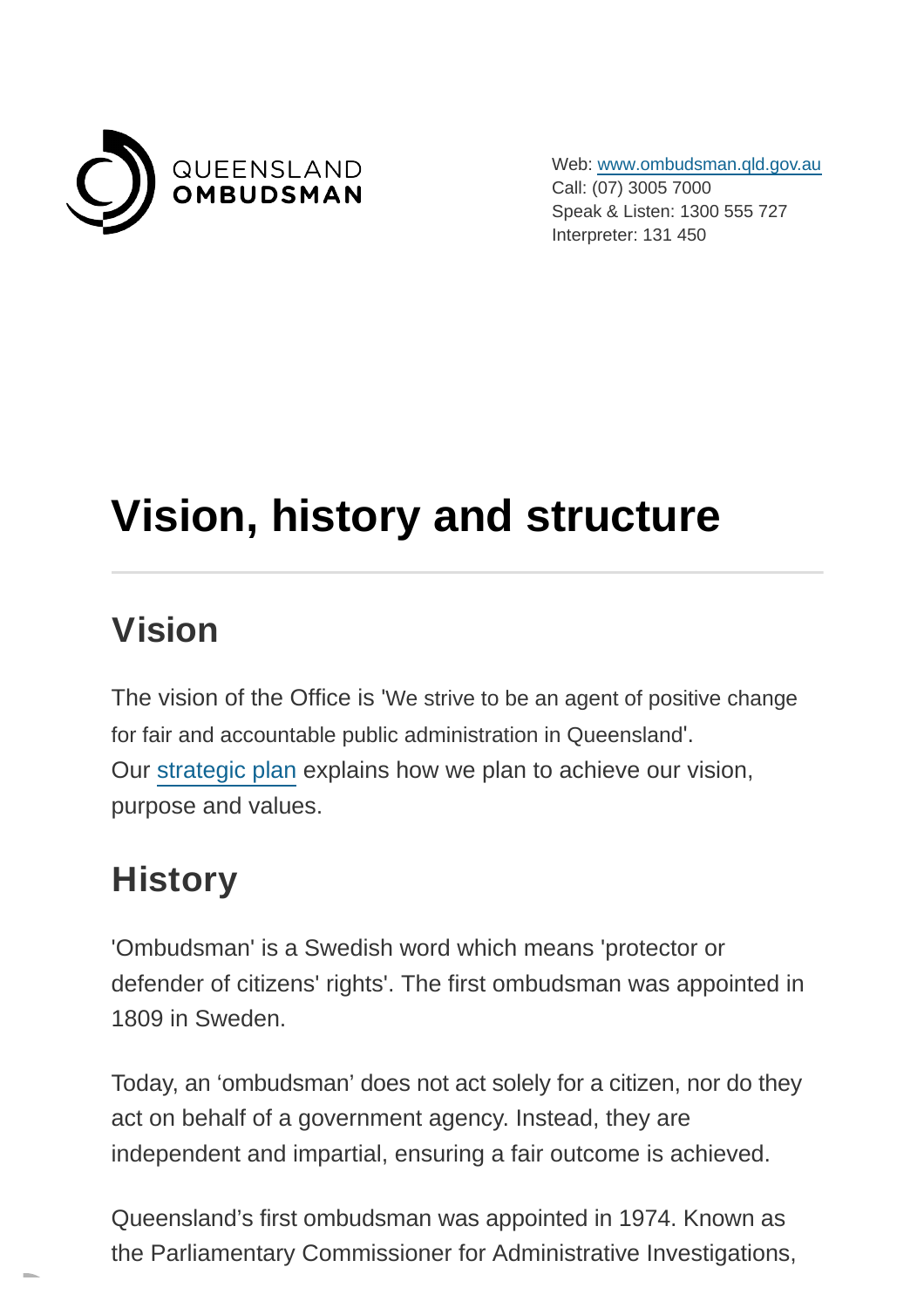he was tasked with investigating the administrative actions of government departments and authorities.

The Ombudsman Act 2001 gave the Office the dual role of investigating complaints against government agencies and helping agencies improve their decision-making and complaint handling.

The Ombudsman has an oversight function of the Public Interest Disclosure Act 2010.

[Anthony Reilly](https://www.ombudsman.qld.gov.au/what-we-do/role-of-the-ombudsman/the-ombudsman/the-ombudsman) is the current Queensland Ombudsman. Former Ombudsmen include:

- Sir David Longland (1974-1979)
- Sir David Muir (1979-1981)
- Mr Cedric Johnson (1981-1990)
- Mr Fred Albietz (1991-2001)
- Mr David Bevan (2001-2010)
- Mr Phil Clarke (2011-2020).

# **Structure**

The Ombudsman reports to the Queensland Parliament through the [Legal Affairs and Safety Committee \(](https://www.parliament.qld.gov.au/Work-of-Committees/Committees/Committee-Details?cid=170)LASC). LASC monitors and reviews the performance of the Office and meets with the Ombudsman and senior officers at least once a year. Reports from these meetings are tabled in parliament. These reports include information on our performance in meeting the objectives of our strategic plan and other obligations under the Ombudsman Act 2001.

A [strategic review](https://www.ombudsman.qld.gov.au/about-us/corporate-documents/strategic-review/strategic-review) of the Office must be conducted at least every seven years. The terms of reference for such reviews are determined by the Governor-in-Council, who also appoints a reviewer following consultation with the Minister, Legal Affairs and